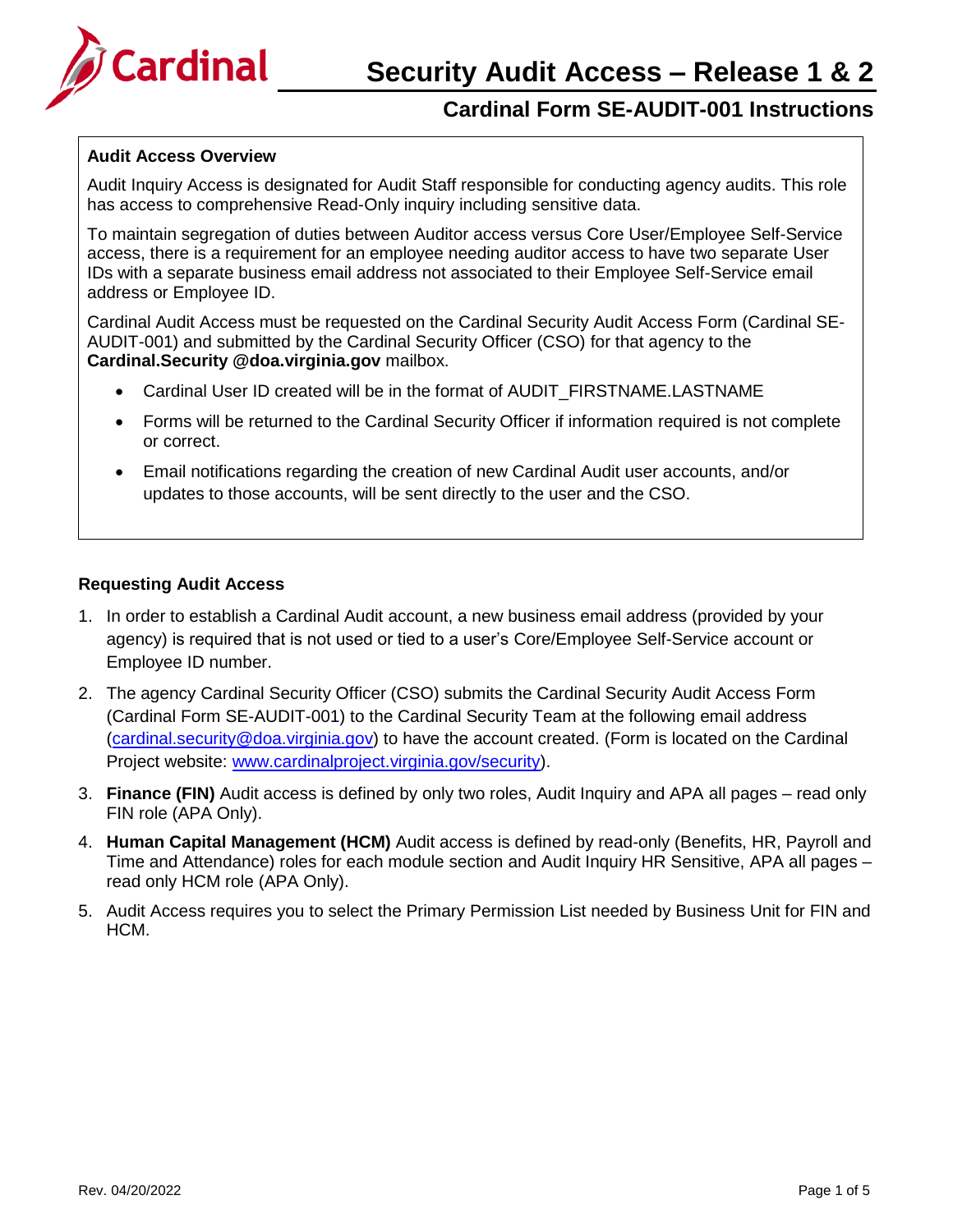

## 6. **Overview of each section of the Cardinal Security Audit Access Form**

## a. **Security Action Requested** (Required)

| <b>Security Action Requested</b>           |                                           |                                         |  |  |
|--------------------------------------------|-------------------------------------------|-----------------------------------------|--|--|
| <b>New User Setup</b>                      | ∣ Update Existing User                    | ∣ Lock Out Existing User                |  |  |
| (complete all applicable fields and roles) | Complete all applicable fields and roles) | Complete User Information Section Only) |  |  |

- i. **New User Setup** Check this box to create a new user account or if account was previously locked.
- ii. **Update Existing User** Check this box if access to Cardinal needs to be updated.
- iii. **Lock Out Existing User** Check this box if user account needs to be locked.

## b. **User Information (Required)**

| <b>User Information</b>                           |                                                                    |  |  |  |
|---------------------------------------------------|--------------------------------------------------------------------|--|--|--|
| Name Change<br>Name - Last, First, Middle Initial | Email Address (must be different from Employee Self-Service email) |  |  |  |
|                                                   |                                                                    |  |  |  |
| <b>Business Unit:</b>                             | Department ID:                                                     |  |  |  |
| User's Job Title:                                 | Cardinal User ID:                                                  |  |  |  |
| <b>Supervisor Name:</b>                           | Supervisor Employee ID:                                            |  |  |  |

- i. **Name –** Last, First, Middle Initial (ex: Doe, John B.)
- ii. **Name Change –** Check box if this is an existing user with a name change.
- iii. **Email Address –** Must be a business email address that is different from the Core User/Employee Self-Service email address.
- iv. **Business Unit –** Enter your agency's 5-digit Business Unit ID (e.g., 50100-VDOT, 15100- DOA, etc.)
- v. **Department ID –** Enter your agency Department ID (e.g., 10015-VDOT, 95400-DOA, etc.)
- vi. **User's Job Title –** User's current job title. (e.g., Financial Services Specialist)
- vii. **Cardinal User ID –** Needed for Existing Users.
	- Leave this field BLANK for New Users Only.
	- If you are unaware of the ID please run the V\_PT\_SEC\_ROLE\_USERS query (in HCM and/or FIN as applicable). This query will show User ID, Dept. ID, Account Lock (yes or no), Business Unit, Oprid Description and security roles for the selected application (HCM or FIN).

#### viii. **Supervisor Name** and **Supervisor Employee ID Number**

- Supervisor's Name (ex: Doe, John B.)
- Supervisor's Employee ID Number Employee ID Number is the 11-digit number assigned by Cardinal (e.g., 00123456700). You must enter the full 11-digit number on this form.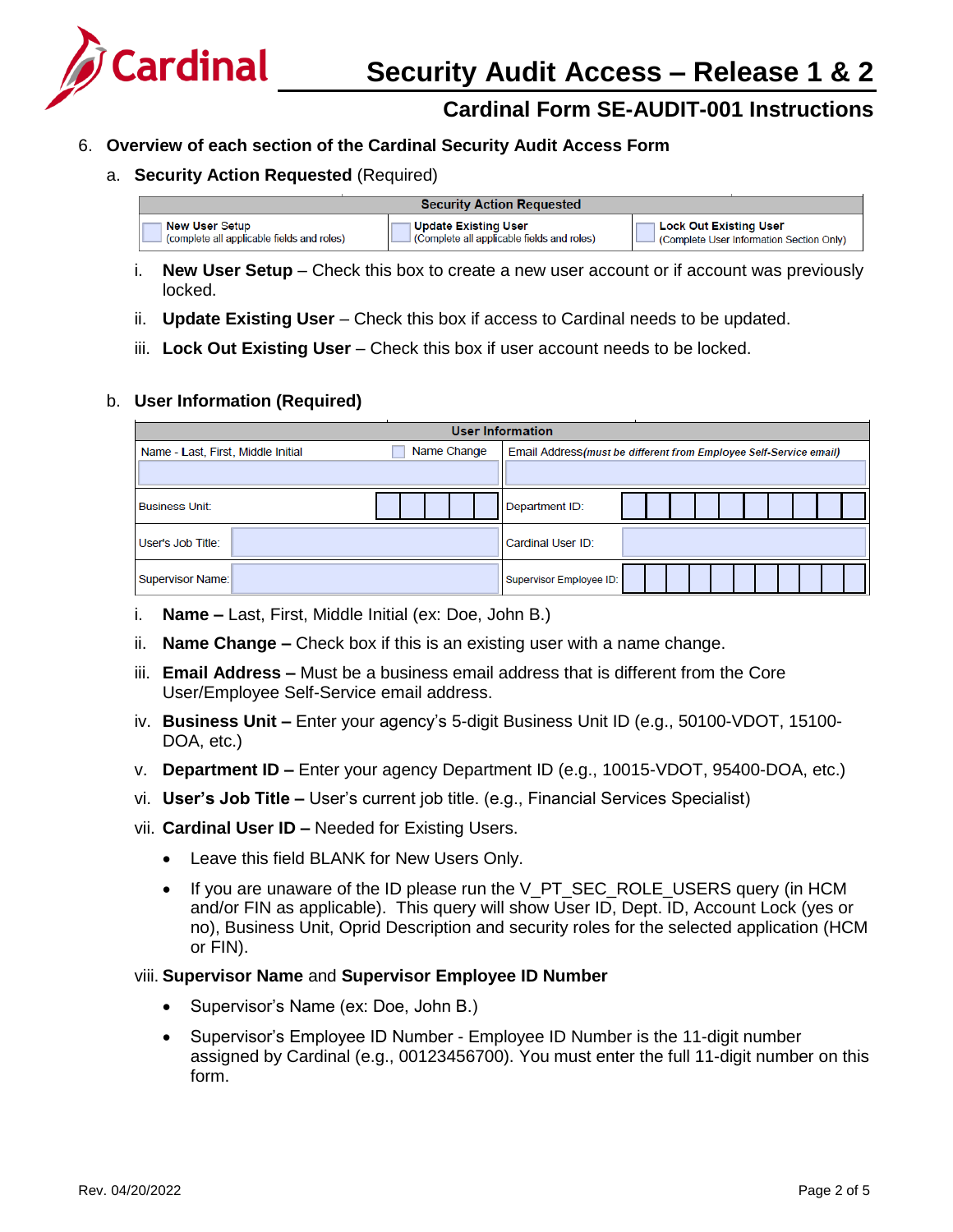

c. **FIN Section** (Fill out if Audit access is needed in FIN, if not skip this section)

| <b>FIN ACCESS</b>                                                                        |                          |  |                                                                    |                          |
|------------------------------------------------------------------------------------------|--------------------------|--|--------------------------------------------------------------------|--------------------------|
| <b>Primary Permission List:</b><br>Business Units (10000 to 59999)                       | <select one=""></select> |  | <b>Primary Permission List:</b><br>Business Units (60000 to 99999) | <select one=""></select> |
| <b>FIN Audit Roles:</b>                                                                  |                          |  |                                                                    |                          |
| AUDIT INQUIRY (V AUDITOR FIN)<br>APA all pages - read only FIN (V APA RO FIN) (APA ONLY) |                          |  |                                                                    |                          |

- i. **Primary Permission List -** Select the required FIN Primary Permission List to which access is required by using the drop down box. Primary Permission List selection should coincide with the users' agency Business Unit (e.g., users in 13300 should only select Primary Permission Lists for Business Unit 13300):
	- 13300 V\_R\_13300\_APA\_OVERSIGHT
	- 13300 V\_R\_13300\_USERS
- ii. A detailed list of Primary Permission Lists by Business Unit can be found on the Cardinal Project website. **Choose only one FIN Primary Permission List per user**.
- iii. **FIN Audit Roles** (Description of Roles can be found in the Cardinal Security Handbooks)
	- Read Only Audit Inquiry role is available
	- APA all pages read only FIN role:
		- (a) is restricted for APA Users Only
		- (b) and requires a Statewide Permission List (DOA Approval needed)
- d. **HCM Section** (Fill out if Audit access is needed in HCM, if not skip this section)

| <b>HCM SECTION</b>                         |                                           |                                            |                                                         |  |
|--------------------------------------------|-------------------------------------------|--------------------------------------------|---------------------------------------------------------|--|
| <b>HCM PRIMARY PERSMISSION LISTS</b>       |                                           |                                            |                                                         |  |
| <b>Business Units:</b><br>(09000 to 59999) | <select one=""></select>                  | <b>Business Units:</b><br>(60000 to 99999) | <select one=""></select>                                |  |
| <b>HCM Audit Roles:</b>                    |                                           |                                            |                                                         |  |
|                                            | AUDIT Inquiry HR Sensitive (V AUDITOR HR) |                                            | Benefits Read Only (V BN RO)                            |  |
|                                            | HR Read Only (V_HR_RO)                    |                                            | Payroll Read Only (V_PY_RO)                             |  |
|                                            | TA Read Only (V TA RO)                    |                                            | APA all pages - read only HCM (V APA RO HCM) (APA ONLY) |  |

- i. **Primary Permission List –** Select the required HCM Primary Permission List to which access is required by using the drop down box. Primary Permission List selection should coincide with the users' agency Business Unit (e.g., users in 15100 should only select Primary Permission Lists for Business Unit 15100). *Exceptions to this rule are allowed for Auditor access for the Auditor of Public Accounts and for the Office of Inspector General, who will need targeted agency access to conduct specific audits/review*.
	- 15100 V\_PRIM\_DOA\_FISCAL
	- 15100 V\_PRIM\_DOA\_OVERSIGHT
	- 15100 V\_PRIM\_15100\_USERS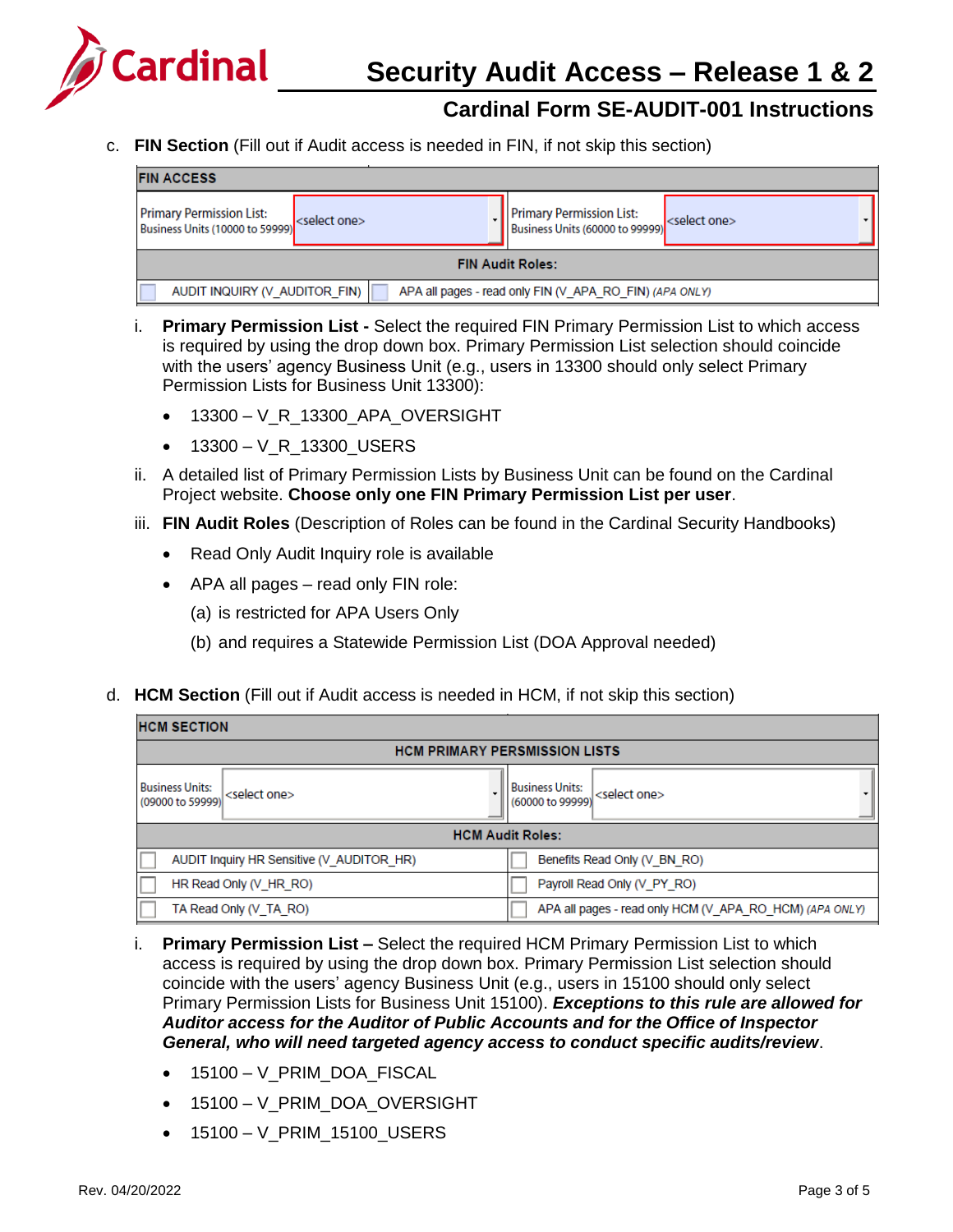

# **Security Audit Access – Release 1 & 2**

# **Cardinal Form SE-AUDIT-001 Instructions**

- 15100 V\_PRIM\_15100\_PSB\_OVERSIGHT
- ii. A detailed list of Primary Permission Lists by Business Unit can be found on the Cardinal Project website. **Choose only one HCM Primary Permission List per user**.
- iii. **HCM Audit Roles** (Description of Roles can be found in the Cardinal Security Handbooks)
	- Read-Only roles are available for each HCM Section in Cardinal (BN, HR, PY and TA)
	- Read Only Audit Inquiry HR Sensitive
		- (a) Buddy Role is HR Read Only
	- APA all pages read only HCM role:
		- (a) is restricted for APA Users Only
		- (b) and requires a Statewide Permission List (DOA Approval needed)
- e. **Approval** (Required)

| <b>Approvals</b>                       |                                                  |      |
|----------------------------------------|--------------------------------------------------|------|
|                                        |                                                  |      |
| <b>User Printed Name</b>               | User Signature (sign above)                      | Date |
|                                        |                                                  |      |
| <b>Supervisor Printed Name</b>         | Supervisor Signature (sign above)                | Date |
|                                        |                                                  |      |
| Cardinal Security Officer Printed Name | Cardinal Security Officer Signature (sign above) | Date |

- i. User printed name, user signature, and date
- ii. Supervisor printed name, supervisor signature, and date
- iii. Cardinal Security Officer printed name, signature, and date
- iv. Digital Signatures are allowed only if they include a system generated date stamp as show in example below:

#### **Example:**



- v. We will accept email approvals form a user's business email account in the event they cannot physically sign the form. The form must be attached with the email approval showing evidence that the form was transmitted from the user, supervisor and/or the CSO. The approver should state the following:
	- **User** *–"Please accept this email as my approval of the attached form as the user."*
	- **Cardinal Security Officer** *"Please accept this email as by approval of the attached form as the Cardinal Security Officer."*
	- **Supervisor** *"Please accept this email as my approval of the attached form as the supervisor."*